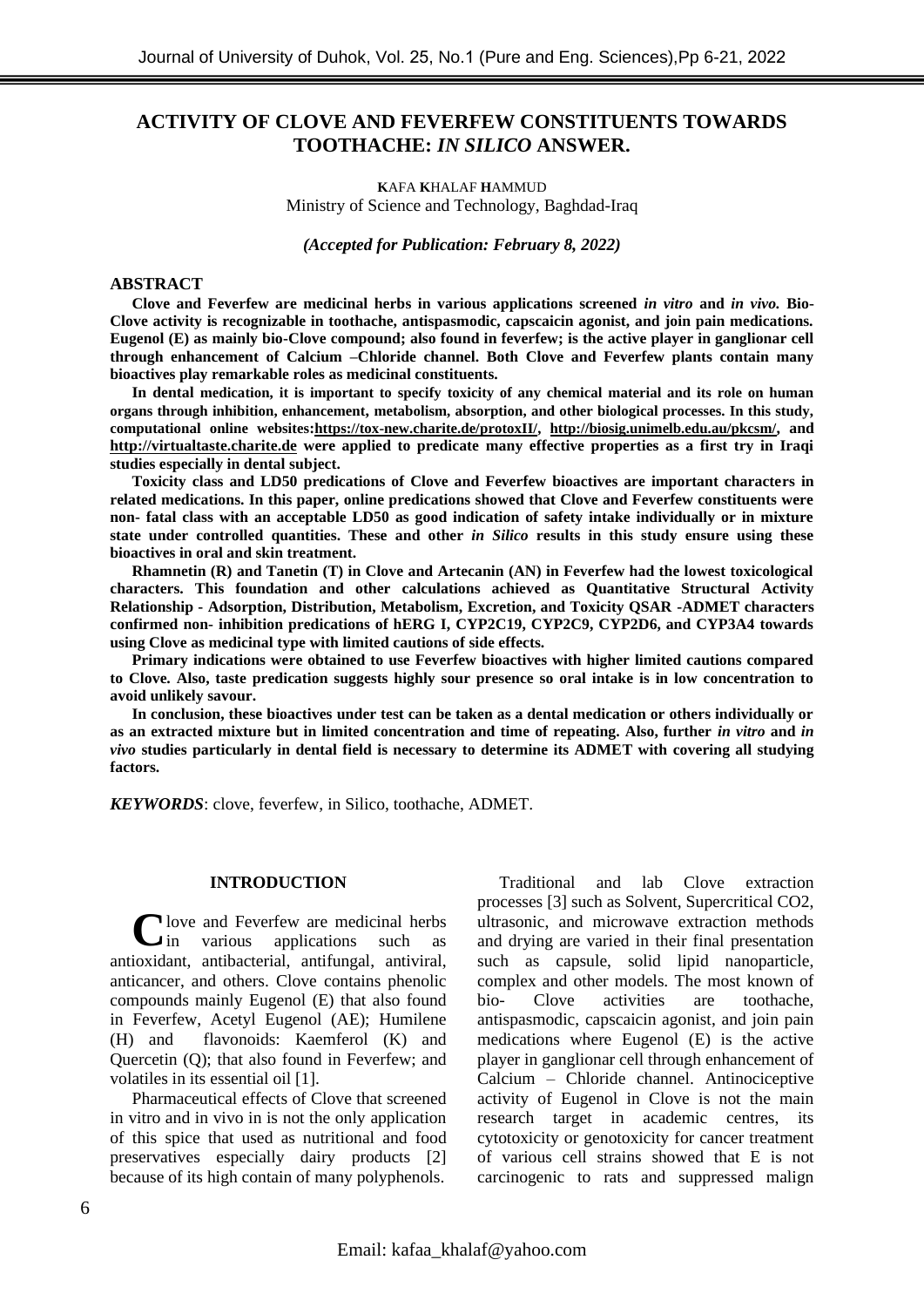melanoma, inhibition of human metastasis enzyme [1,3, 4, 5, 6, 7, 8].

World Health Organization (WHO) stated Clove daily intake according to human weight (in Kg) with 2.5 mg and this oral intake of Clove permit E reaching blood in more than 12 hours to be as a pain reliever [8].

Feverfew (fever reducer – feathery leaves) [1,9] represents an interesting aromatic plant that contains flavonoids, volatile oils, thirty sesquiterpene lactone, and others and has important biological activities including antiinflammatory, anticancer, inhibition of smooth muscle spasm, growth of bacteria, fungi, and yeast, prostaglandin synthesis, and release of histamine and serotonin.

Treatment or prevention of psoriasis, rheumatoid arthritis, and migraine headache under controlled herbal dose of this non- chronic toxic plant depending on disease state and human age and weight to avoid inhibition of blood clotting substance, nerve-muscle – joint reaction ( post feverfew syndrome), mouth ulceration, tongue or mucosa inflammation, loss of taste, and dermatitis [1, 9, 10]. Also, ref. [1] stated that "Mouth ulcers, sore mouth, abdominal pain and indigestion, diarrhoea, flatulence, nausea, dizziness and skin rash are some of Feverfew side effects".

According to ref. [1], "Clove oil is a dermal and mucous membrane irritant, cheilitis and stomatitis attributed to the E so its use orally (not on skin) must be with caution. Repeated application of it as a toothache remedy may result damage of gingival tissue and it is not suitable for internal use larger than those recommended".

Above biological and medicinal information particularly of tooth and gingival tissue sensations encourage us to investigate from in Silico point of view the activity of several bioactive constituents in Clove and Feverfew toward important biological characters. This computational predication was done through online websites [https://tox](https://tox-new.charite.de/protox_II/)[new.charite.de/protox\\_II/](https://tox-new.charite.de/protox_II/) to determine toxicity class, LD50, Hepatotoxicity, Carcinogenicity, Immunotoxicity, Mutagenicity, Cytotoxicity,

and other toxicological

characters,

<http://biosig.unimelb.edu.au/pkcsm/> to determine Quantitative Structural Activity Relationship - Adsorption, Distribution, Metabolism, Excretion, and Toxicity QSAR -ADMET characters. Finally, taste characterization of each bioactives in both plants were tested by [http://virtualtaste.charite.de. P](http://virtualtaste.charite.de/)rediction results will expand our knowledge of their toxicity as a major concern of using Clove and Feverfew as herbal medicinal source especially in toothache and related diseases.

# **Experimental details**

### - **Bioactive constituents of Clove and Feverfew [1].**

In Clove: Eugenol (E) and acetyl Eugenol (AE) were tested in this paper beside Ylangene (Y), terpenoids: Humulene (H) and Oleanolic acid (O); phytosterols: Campesterol (C), Sitosterol (S), and Stigmastanol (ST); and flanonoids: Kaempferol (K) and Rhamnetin (R). (Figure (1)).

In Feverfew: sesquiterene lactones: Parthenolide (P), Costunolide (CT), Artemorin (A), Artecanin (AN), Magnoliadlide (M), Santamarine (SA), and Reynosin (RE) and flavonoids: Apigenin (AP), Luteolin (L), Querectin (Q), Centaureidin (CE), Jaceidin (J), Santin (SN), Chrysoeriol (CO), and Tanetin (T). (Figure (2)).

## - **Online websites predication**.

Predication characters in this paper were toxicity: (Class: Predicated toxicity class; LD50, Predicated LD50, mg/Kg; Hepat, Hepatotoxicity; Carcino, Carcinogenicity; Immuno., Immunotoxicity; Mutag., Mutagenicity; Cyto., Cytotoxicity; Aryl hydrocarbon Receptor (AhR); Androgen Receptor (AR); Estrogen Receptor Alpha (ER); Heat shock factor response element (HSE); Mitochondrial Membrane Potential (MMP); Phosphoprotein (Tumor Supressor) p53) by [https://tox-new.charite.de/protox\\_II/](https://tox-new.charite.de/protox_II/) website (Table (1) and Figure (3) for Clove constituents and Table (4) and Figure (4) for Feverfew constituents respectively). (Image (1))

ADMET characters (Tables (2) for Clove and Table (5) for Feverfew) were <http://biosig.unimelb.edu.au/pkcsm/> website where **Adsorption**: water solubility (H2O Sol., log mol/L), Intestinal absorption in human (Intest. Abs., %), Skin Permeability (Skin Perm., log Kp), P-glycoprotein I and II inhibitor (GlycoproInh. I, GlycoproInh. II), Distribution: Blood Brain Barrier Permeability (BBB, log BB), Central Nerve System Permeability (CNS, log PS), **Metabolism**: Cytochromes P450 inhibitor (CYP1A2, CYP2C19, CYP2C9, CYP2D6, CYP3A4), **Excretion**: Renal Organic Cation Transporter 2 substrate (OCT2 Subs.), **Toxicity**: Ames Toxicity (Ames), Maximum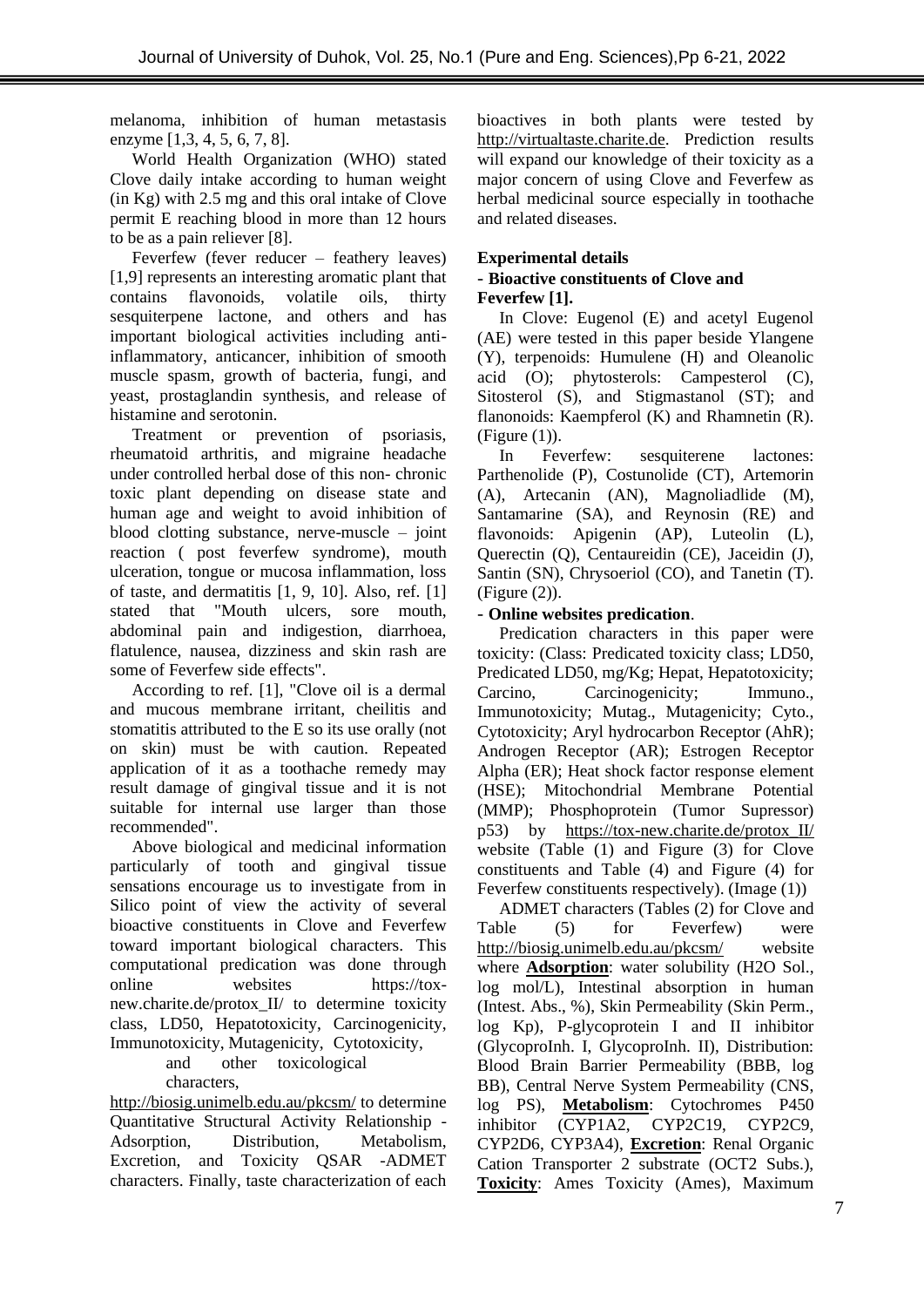tolerated dose for human (Max. Dose, log mg/Kg/day), Human Ether –à-go-go- related gene I and II inhibitor (hERG I and hERG II), Oral Rat Acute Toxicity (LD50 –rat, mol./Kg), Hepatotoxicity (Hepat.), and Skin Sensitisation (Skin Sens.). (Image (2))

Also, taste probability was predicated by [http://virtualtaste.charite.de](http://virtualtaste.charite.de/) online website to determine the bitter, sweet, or sour of individual constituents of Clove (Table (3)) and Feverfew (Table (6)). (Image (3))

| Property   | Phenyl propanoid |      | Sesquiterpenoid |      | Phytosterol |      |      |      | Flavonol |      |
|------------|------------------|------|-----------------|------|-------------|------|------|------|----------|------|
|            | Е                | AE   | н               | Υ    | С           | S    | ST   | O    | K        | R    |
| Class      | 4                | 4    | 5               | 5    | 4           | 4    | 4    | 4    | 5        | 5    |
| LD50       | 1930             | 1670 | 3650            | 3700 | 890         | 890  | 500  | 2000 | 3919     | 5000 |
| Hepat.     | 0.67             | 0.57 | 0.82            | 0.85 | 0.85        | 0.87 | 0.79 | 0.52 | 0.68     | 0.73 |
| Carcino.   | 0.73             | 0.55 | 0.76            | 0.77 | 0.59        | 0.60 | 0.76 | 0.57 | 0.72     | 0.59 |
| Immuno.    | 0.83             | 0.89 | 0.99            | 0.68 | 0.99        | 0.99 | 0.97 | 0.79 | 0.96     | 0.55 |
| Mutag.     | 0.97             | 0.66 | 0.87            | 0.88 | 0.96        | 0.98 | 0.89 | 0.85 | 0.52     | 0.69 |
| Cyto.      | 0.90             | 0.88 | 0.79            | 0.69 | 0.95        | 0.94 | 0.81 | 0.99 | 0.98     | 0.91 |
| AhR        | 0.98             | 0.98 | 0.98            | 0.95 | 0.99        | 0.99 | 0.99 | 0.99 | 1.0      | 0.86 |
| AR.        | 0.99             | 0.95 | 0.99            | 0.99 | 0.92        | 0.83 | 0.88 | 0.81 | 0.99     | 0.99 |
| Aromatase  | 0.99             | 0.99 | 0.88            | 0.60 | 0.98        | 0.96 | 0.99 | 0.94 | 0.96     | 0.86 |
| <b>ER</b>  | 0.97             | 0.88 | 0.82            | 0.96 | 0.87        | 0.80 | 0.80 | 0.71 | 1.0      | 0.66 |
| <b>HSE</b> | 0.99             | 0.87 | 0.90            | 0.98 | 0.54        | 0.61 | 0.94 | 0.70 | 0.99     | 0.91 |

|  | Table (1):- Various toxicity characters of bioactives in Clove. |  |  |
|--|-----------------------------------------------------------------|--|--|
|--|-----------------------------------------------------------------|--|--|

| Property        | Phenyl propanoid |      | Sesquiterpenoid |      | Phytosterol |      |      |      | Flavonol |      |
|-----------------|------------------|------|-----------------|------|-------------|------|------|------|----------|------|
|                 |                  | AЕ   |                 |      |             |      |      |      |          |      |
| <b>MMP</b>      | 0.98             | 0.98 | 0.90            | 0.90 | 0.68        | 0.63 | 0.81 |      | 1.0      | 0.84 |
| P <sub>53</sub> | 0.99             | 0.98 | 0.99            | 0.99 | 0.99        | 0.99 | 0.97 | 0.98 | 0.92     | 0.88 |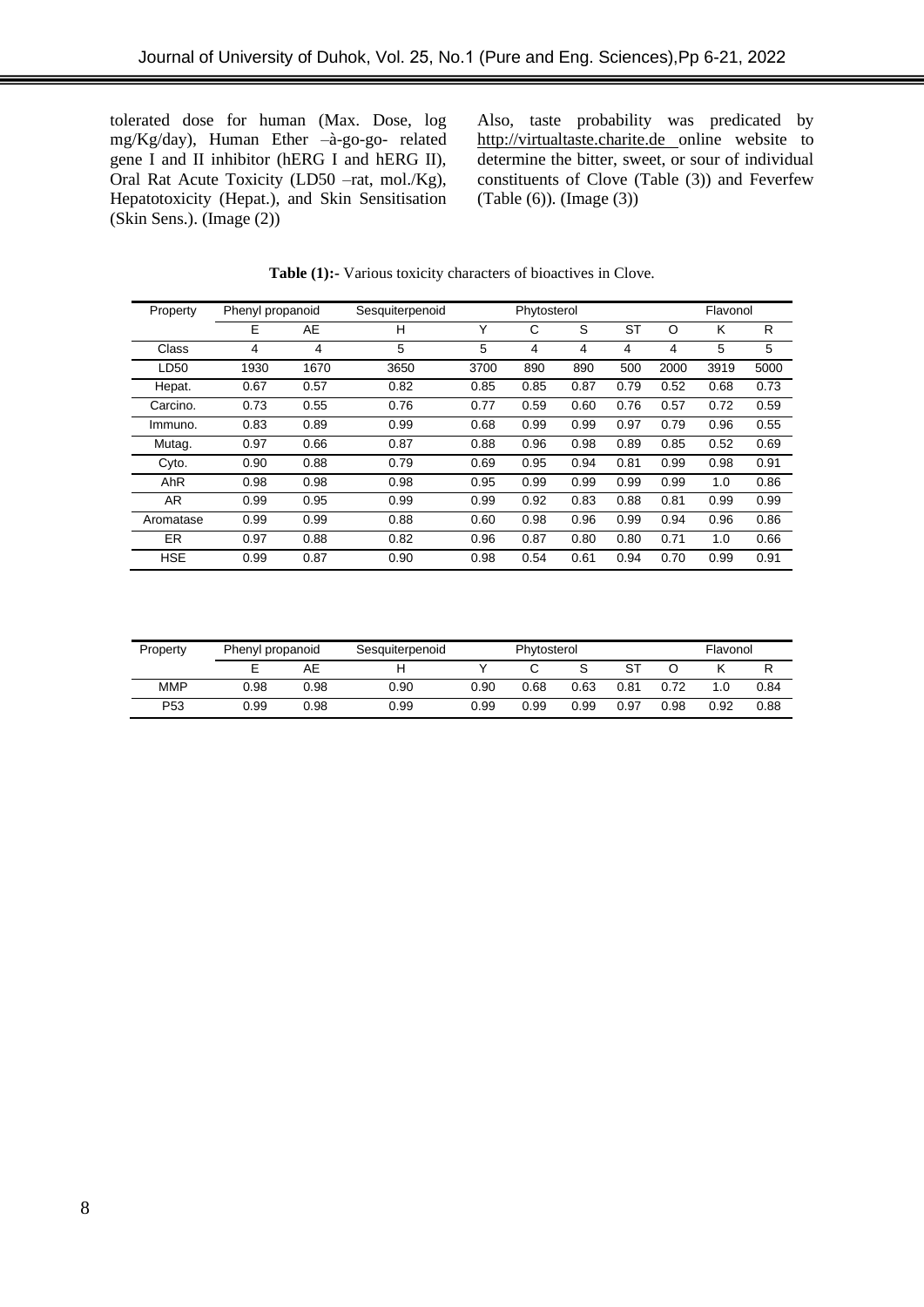

**Fig. (1):** Chemical structures of bioactive Clove constituents under test.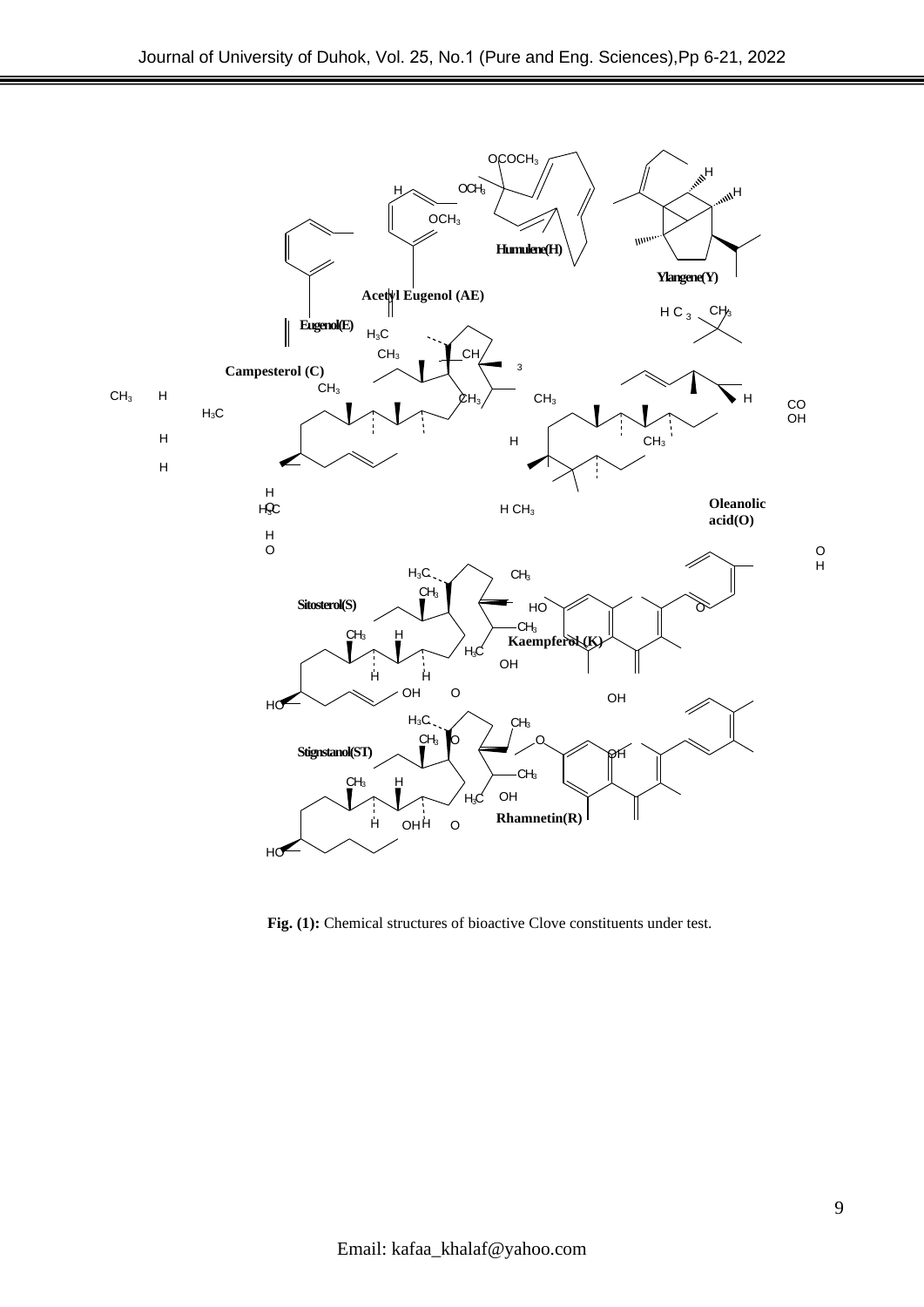| Property              | Phenyl propanoid |           | Sesquiterpenoid |             |          | Phytosterol |           |           | Flavonoid |          |
|-----------------------|------------------|-----------|-----------------|-------------|----------|-------------|-----------|-----------|-----------|----------|
|                       | E                | AE        | н               | $\check{ }$ | C        | S           | <b>ST</b> | O         | κ         | R        |
| H <sub>2</sub> O sol. | $-2.25$          | $-2.846$  | $-5.191$        | $-5.705$    | $-6.818$ | $-6.773$    | $-6.682$  | $-3.261$  | $-3.04$   | $-3.212$ |
| lntest .abs.          | 92.041           | 94.755    | 94.682          | 96.221      | 94.757   | 94.464      | 94.97     | 99.558    | 74.29     | 80.214   |
| Skin Perm.            | $-2.207$         | $-2.257$  | $-1.739$        | $-2.225$    | $-2.81$  | $-2.783$    | $-2.783$  | $-2.735$  | $-2.735$  | $-2.735$ |
| Glycoprolnh. I        | No.              | <b>No</b> | <b>No</b>       | No          | No       | Yes         | Yes       | No.       | No        | No.      |
| Glycoprolnh. II       | No               | No        | <b>No</b>       | No          | Yes      | Yes         | Yes       | No        | No        | No.      |
| <b>BBB</b>            | 0.374            | 0.401     | 0.663           | 0.887       | 0.771    | 0.781       | 0.771     | $-0.143$  | $-0.939$  | $-1.345$ |
| <b>CNS</b>            | $-2.007$         | $-2.077$  | $-2.555$        | $-1.659$    | $-1.805$ | $-1.705$    | $-1.652$  | $-1.176$  | $-2.228$  | $-3.235$ |
| CYP1A2                | Yes              | Yes       | <b>No</b>       | Yes         | No       | No          | No        | No.       | Yes       | Yes      |
| CYP2C19               | <b>No</b>        | <b>No</b> | <b>No</b>       | No          | No       | No          | <b>No</b> | <b>No</b> | No        | No       |
| CYP2C9                | <b>No</b>        | <b>No</b> | <b>No</b>       | No          | No       | No          | <b>No</b> | <b>No</b> | No        | No       |
| CYP2D6                | No               | No        | No              | No          | No       | No          | No        | No        | No        | No       |
|                       |                  |           |                 |             |          |             |           |           |           |          |

### **Table (2):-**ADMET data of active Clove constituents.

| Property    | Phenyl propanoid |       | Sesquiterpenoid |          |          | Phytosterol |           |       | Flavonoid |       |
|-------------|------------------|-------|-----------------|----------|----------|-------------|-----------|-------|-----------|-------|
|             | E                | AE    | н               |          | ⌒<br>U   | S           | <b>ST</b> |       | ĸ         | R     |
| CYP3A4      | No               | No    | No              | No       | No       | No          | No        | No    | No        | No    |
| OCT2 subs.  | No               | No    | No              | No       | No       | No          | No        | No    | No        | No    |
| <b>AMES</b> | Yes              | No    | No              | No       | No       | No          | No        | No    | No        | No    |
| Max. Dose   | .024             | 1.102 | 0.551           | $-0.302$ | $-0.641$ | $-0.621$    | $-0.664$  | 0.094 | 0.531     | 0.56  |
| hERG I      | No               | No    | No              | No       | No       | No          | No        | No    | No        | No    |
| hERG II     | No               | No    | No              | No       | Yes      | Yes         | Yes       | No    | No        | No    |
| LD50 - rat  | 2.118            | 2.198 | 1.766           | 1.644    | 2.28     | 2.552       | 2.54      | 2.196 | 2.449     | 2.453 |
| Hepat.      | No               | No    | No              | No       | No.      | No          | No        | Yes   | No        | No    |
| Skin Sens.  | Yes              | Yes   | Yes             | No       | No       | No          | No        | No    | No        | No    |

**Table (3):-** Predication of taste probability of bioactive Clove constituents.

| Taste         | Phenyl propanoid |       | Sesquiterpenoid |       |       | Phytosterol |       |       | Flavonoid |       |
|---------------|------------------|-------|-----------------|-------|-------|-------------|-------|-------|-----------|-------|
|               |                  | AЕ    |                 |       |       |             |       | ST    |           |       |
| <b>Bitter</b> |                  | 0.521 | 0.842           | 0.847 | 0.511 | 0.51        | 0.531 | 0.669 | 0. ا      | 0.718 |
| Sweet         | 0.885            | 0.843 | 0.854           | 0.894 | 0.819 | 0.722       | 0.86  | 0.758 | 0.911     | 0.717 |
| Sour          | 0.92             | 0.769 | 0.911           | 0.962 | 0.994 | 0.994       | 0.99  | 0.997 | 0. ا      | 1.0   |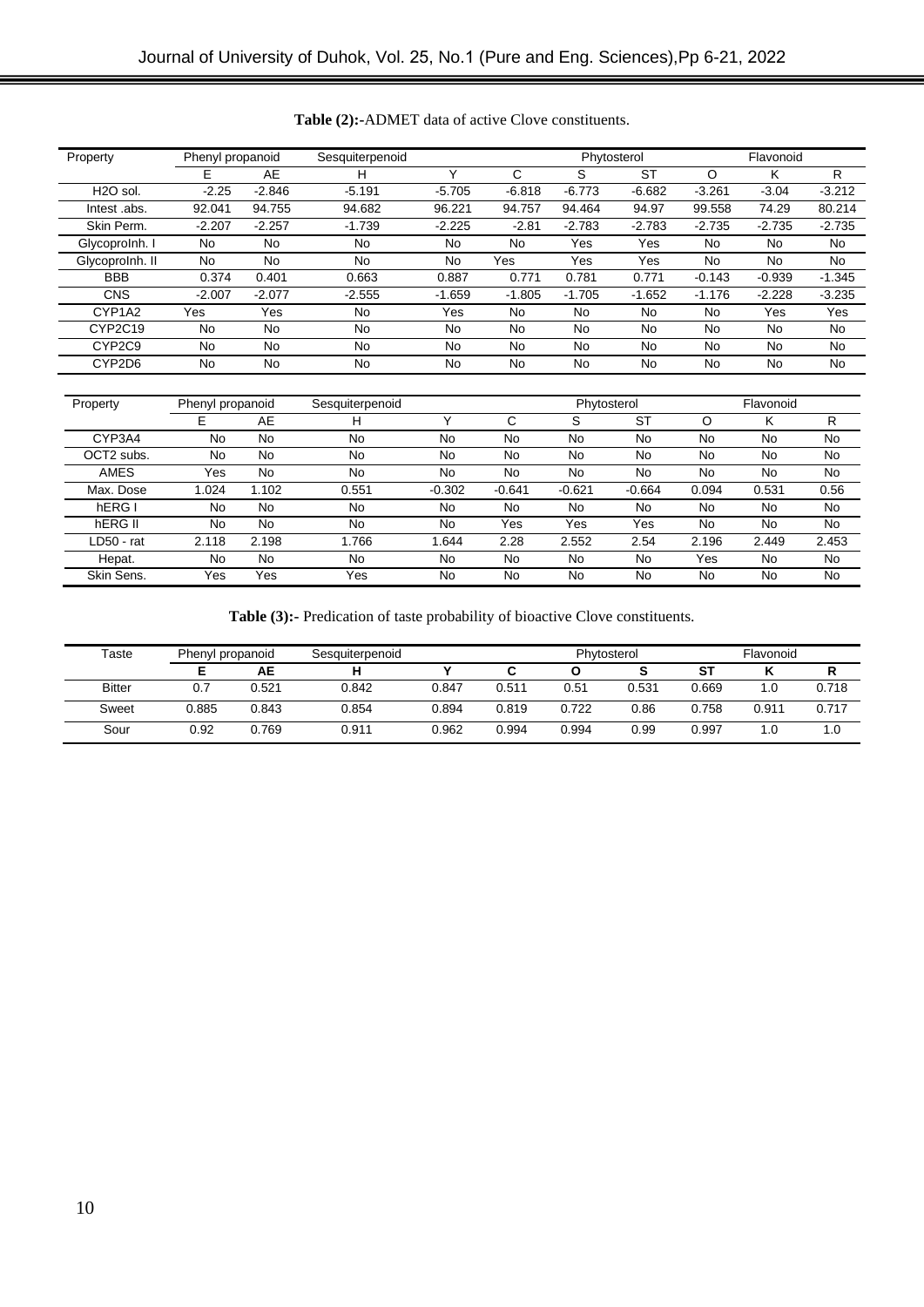

**Fig. (2):** Chemical structures of bioactive Feverfew constituents under test.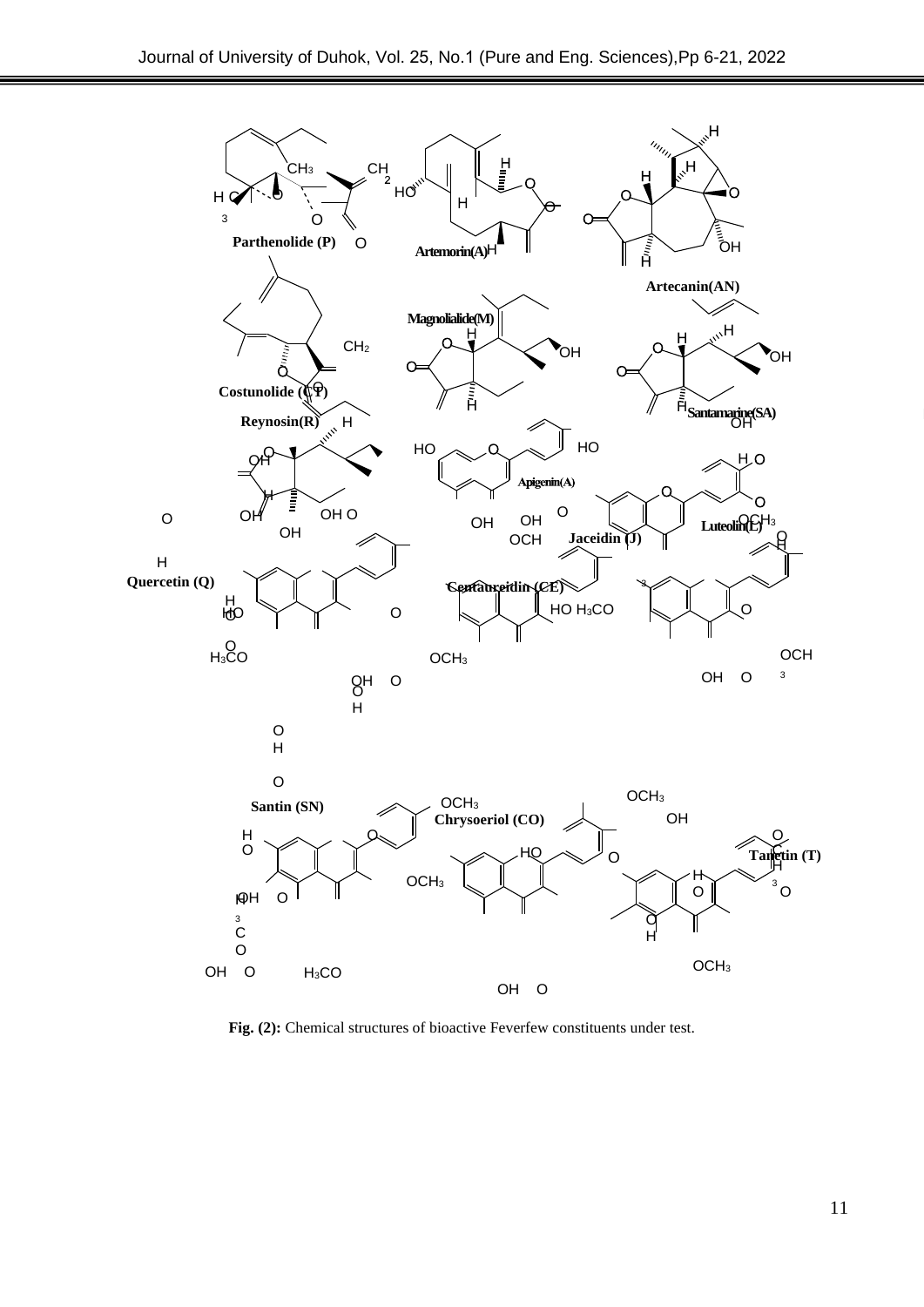| Property        |      | Sesquiterpene lactone |      |       |      |           |           |      |      |      |      | Flavonoid |           |      |      |
|-----------------|------|-----------------------|------|-------|------|-----------|-----------|------|------|------|------|-----------|-----------|------|------|
|                 | P    | СT                    | A    | AN    | M    | <b>SA</b> | <b>RE</b> | AP   |      | Q    | СE   |           | <b>SN</b> | CO   |      |
| Class           | 4    | 5                     | 4    | 6     | 4    | 5         | 4         | 5    | 5    | 3    | 5    | 5         | 5         | 5    | 5    |
| LD50            | 1330 | 3140                  | 841  | 39800 | 841  | 5000      | 1330      | 2500 | 3919 | 159  | 5000 | 5000      | 5000      | 4000 | 5000 |
| Hepat.          | 0.77 | 0.62                  | 0.60 | 0.66  | 0.50 | 0.53      | 0.50      | 0.68 | 0.69 | 0.69 | 0.70 | 0.70      | 0.70      | 0.72 | 0.71 |
| Carcino.        | 0.52 | 0.57                  | 0.63 | 0.57  | 0.59 | 0.64      | 0.68      | 0.62 | 0.68 | 0.68 | 0.69 | 0.69      | 0.69      | 0.68 | 0.51 |
| Immuno.         | 0.98 | 0.99                  | 0.99 | 0.91  | 0.85 | 0.99      | 0.99      | 0.99 | 0.97 | 0.87 | 0.97 | 0.94      | 0.85      | 0.77 | 0.93 |
| Mutag.          | 0.74 | 0.88                  | 0.81 | 0.53  | 0.83 | 0.79      | 0.82      | 0.57 | 0.51 | 0.51 | 0.82 | 0.82      | 0.82      | 0.94 | 0.54 |
| Cyto.           | 0.81 | 0.83                  | 0.89 | 0.66  | 0.92 | 0.98      | 0.96      | 0.87 | 0.99 | 0.99 | 0.75 | 0.75      | 0.75      | 0.95 | 0.72 |
| AhR             | 0.98 | 0.96                  | 0.98 | 0.96  | 0.99 | 0.99      | 0.99      | 1.0  | 0.91 | 0.91 | 0.84 | 0.84      | 0.84      | 0.97 | 0.73 |
| AR              | 0.93 | 0.92                  | 0.96 | 0.92  | 0.76 | 0.61      | 0.59      | 0.99 | 0.99 | 0.99 | 0.99 | 0.99      | 0.99      | 1.0  | 0.99 |
| Aromatase       | 0.81 | 0.85                  | 0.83 | 0.81  | 0.51 | 0.53      | 0.64      | 0.61 | 0.91 | 0.91 | 0.54 | 0.54      | 0.54      | 0.58 | 0.86 |
| ER.             | 0.77 | 0.83                  | 0.68 | 0.70  | 0.52 | 0.58      | 0.57      | 1.0  | 0.87 | 0.87 | 0.69 | 0.69      | 0.69      | 0.88 | 0.54 |
| <b>HSE</b>      | 0.83 | 0.88                  | 0.89 | 0.86  | 0.91 | 0.84      | 0.86      | 0.99 | 0.99 | 0.99 | 0.93 | 0.93      | 0.93      | 0.96 | 0.85 |
| <b>MMP</b>      | 0.92 | 0.93                  | 0.89 | 0.66  | 0.84 | 0.78      | 0.80      | 1.0  | 1.0  | 1.0  | 0.86 | 0.86      | 0.86      | 0.92 | 0.79 |
| P <sub>53</sub> | 1.0  | 0.81                  | 0.85 | 0.63  | 0.92 | 0.84      | 0.88      | 1.0  | 0.97 | 0.97 | 0.7  | 0.73      | 0.73      | 0.86 | 0.73 |

**Table (4):-**Various toxicity characters of bioactives in Feverfew.

**Table (5):-** ADMET data of active Feverfew constituents.

| Property              |           |           |           | Sesquiterpene lactone |           |           |           |           |           |           |           | Flavonoid |           |           |           |
|-----------------------|-----------|-----------|-----------|-----------------------|-----------|-----------|-----------|-----------|-----------|-----------|-----------|-----------|-----------|-----------|-----------|
|                       | P         | CT        | Α         | AN                    | М         | <b>SA</b> | <b>RE</b> | AP        |           | Q         | <b>CE</b> |           | SN        | CO        |           |
| H <sub>2</sub> O sol. | $-3.161$  | $-3.764$  | $-2.822$  | $-3.112$              | $-3.032$  | $-2.954$  | $-2.864$  | $-3.329$  | $-3.094$  | $-2.925$  | $-3.221$  | $-2.892$  | $-3.326$  | $-3.237$  | $-3.366$  |
| lntest .abs.          | 97.599    | 97.18     | 96.204    | 75.915                | 96.886    | 96.824    | 97.003    | 93.25     | 81.13     | 77.207    | 77.207    | 82.633    | 78.996    | 82.844    | 89.136    |
| Skin Perm.            | $-3.278$  | $-2.423$  | $-3.165$  | $-3.297$              | $-3.246$  | $-3.469$  | $-3.296$  | $-2.735$  | $-2.735$  | $-2.735$  | $-2.735$  | $-2.735$  | $-2.747$  | $-2.735$  | $-2.77$   |
| Glycoprolnh. I        | <b>No</b> | No        | <b>No</b> | No                    | <b>No</b> | No        | No.       | <b>No</b> | No        | <b>No</b> | No        | No.       | <b>No</b> | No        | No.       |
| GlycoproInh. II       | <b>No</b> | <b>No</b> | No        | <b>No</b>             | <b>No</b> | No        | <b>No</b> | <b>No</b> | <b>No</b> | <b>No</b> | Yes       | <b>No</b> | Yes       | <b>No</b> | Yes       |
| <b>BBB</b>            | 0.444     | 0.512     | 0.089     | $-0.165$              | 0.087     | 0.083     | 0.062     | $-0.734$  | $-0.907$  | $-1.098$  | $-1.466$  | $-1.027$  | $-0.809$  | $-0.943$  | $-0.821$  |
| <b>CNS</b>            | $-3.007$  | $-2.672$  | $-2.88$   | $-3.034$              | $-2.82$   | $-2.879$  | $-2.828$  | $-2.061$  | $-2.251$  | $-3.065$  | $-3.256$  | $-1.604$  | $-3.083$  | $-2.32$   | $-3.077$  |
| CYP1A2                | <b>No</b> | <b>No</b> | <b>No</b> | <b>No</b>             | Yes       | Yes       | Yes       | Yes       | Yes       | Yes       | Yes       | Yes       | Yes       | Yes       | Yes       |
| CYP2C19               | <b>No</b> | <b>No</b> | No        | No                    | <b>No</b> | No        | <b>No</b> | Yes       | No        | <b>No</b> | No        | <b>No</b> | Yes       | Yes       | Yes       |
| CYP2C9                | No        | <b>No</b> | No        | No                    | <b>No</b> | No        | <b>No</b> | <b>No</b> | Yes       | No        | No        | <b>No</b> | Yes       | Yes       | No        |
| CYP2D6                | <b>No</b> | No        | <b>No</b> | No                    | No        | No        | No        | <b>No</b> | No        | <b>No</b> | No        | No        | <b>No</b> | No        | <b>No</b> |
| CYP3A4                | No        | No        | <b>No</b> | No                    | No        | No        | No        | <b>No</b> | No        | No        | No        | <b>No</b> | <b>No</b> | No        | Yes       |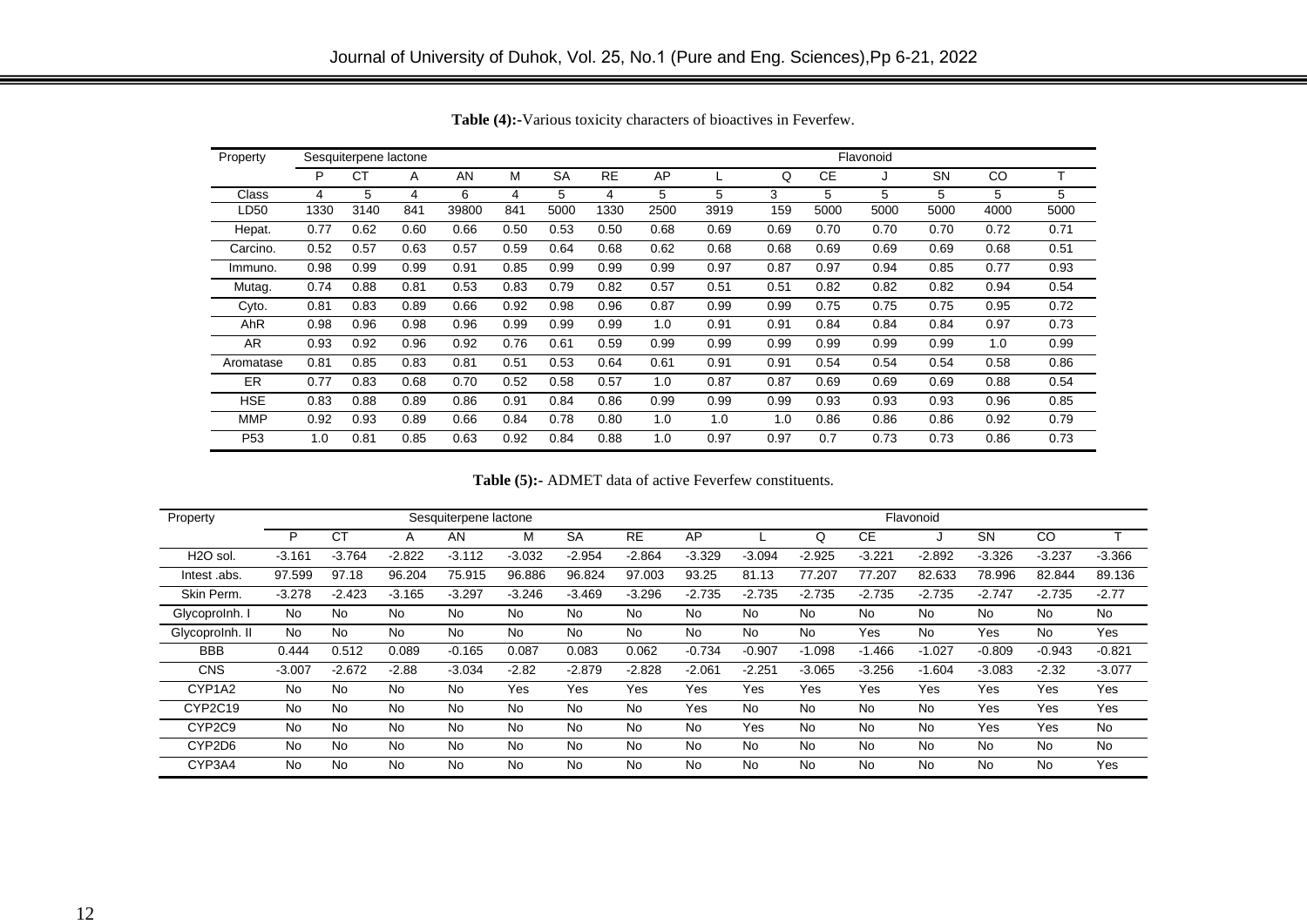|             |       |       |           |                       |       |           |           |       |       |       |           | Flavonoid |           |       |       |
|-------------|-------|-------|-----------|-----------------------|-------|-----------|-----------|-------|-------|-------|-----------|-----------|-----------|-------|-------|
| Property    |       |       |           | Sesquiterpene lactone |       |           |           |       |       |       |           |           |           |       |       |
|             | P     | СT    |           | AN                    | М     | <b>SA</b> | <b>RE</b> | AP    |       | Q     | <b>CE</b> |           | <b>SN</b> | CO    |       |
| OCT2 subs.  | Yes   | No    | No        | No.                   | No    | No        | No        | No    | No    | No    | No        | No        | No        | No    | No    |
| <b>AMES</b> | Yes   | No    | No        | Yes                   | No    | No        | No        | No    | No    | No    | No        | Yes       | No        | No    | No    |
| Max. Dose   | 0.306 | 0.449 | 0.577     | 0.161                 | 0.409 | 0.283     | 0.331     | 0.328 | 0.499 | 0.499 | 0.594     | 0.438     | 0.328     | 0.436 | 0.254 |
| hERG I      | No    | No    | <b>No</b> | No                    | No    | No        | No        | No    | No    | No    | No        | No        | No        | No    | No    |
| hERG II     | No    | No    | No        | No                    | No    | No        | No        | No    | No    | No    | No        | No        | No        | No    | No    |
| LD50 - rat  | 2.096 | .889  | 2.093     | 2.908                 | 2.103 | .956      | 2.136     | 2.45  | 2.455 | 2.471 | 2.286     | 2.482     | 2.113     | 2.337 | 2.179 |
| Hepat.      | No    | No    | No        | No                    | No    | No        | No        | No    | No    | No    | No        | No        | No        | No    | No    |
| Skin Sens.  | Yes   | Yes   | Yes       | No                    | No.   | No.       | No        | No    | No    | No    | No        | No        | No        | No    | No.   |

**Table (6):-** Predication of taste probability of active Feverfew constituents.

| Taste         |       | Sesquiterpene lactone |       |       |       |       |           |       |       |       |       | Flavonoid |       |       |       |
|---------------|-------|-----------------------|-------|-------|-------|-------|-----------|-------|-------|-------|-------|-----------|-------|-------|-------|
|               | D     | <b>CT</b>             | A     | AN    | М     | SΑ    | <b>RE</b> | AP    |       |       | CЕ    | u         | SN    | CO    |       |
| <b>Bitter</b> | 0.953 | 0.835                 | 0.946 | 0.897 | 0.85  | 0.874 | 0.877     | 0.998 | 1.0   | 1.0   | 0.635 | 0.635     | 0.635 | 0.656 | 0.746 |
| Swee          | 0.678 | 0.738                 | 0.809 | 0.635 | 0.611 | 0.562 | 0.593     | 0.628 | 0.989 | 0.989 | 0.708 | 0.708     | 0.708 | 0.817 | 0.648 |
| Sour          | 0.998 | 0.924                 | 0.929 | 0.994 | 0.993 | 0.993 | 0.98      | 1.0   | 1.0   | 1.0   | 1.0   | 1.0       | 1.0   | 1.0   | 1.0   |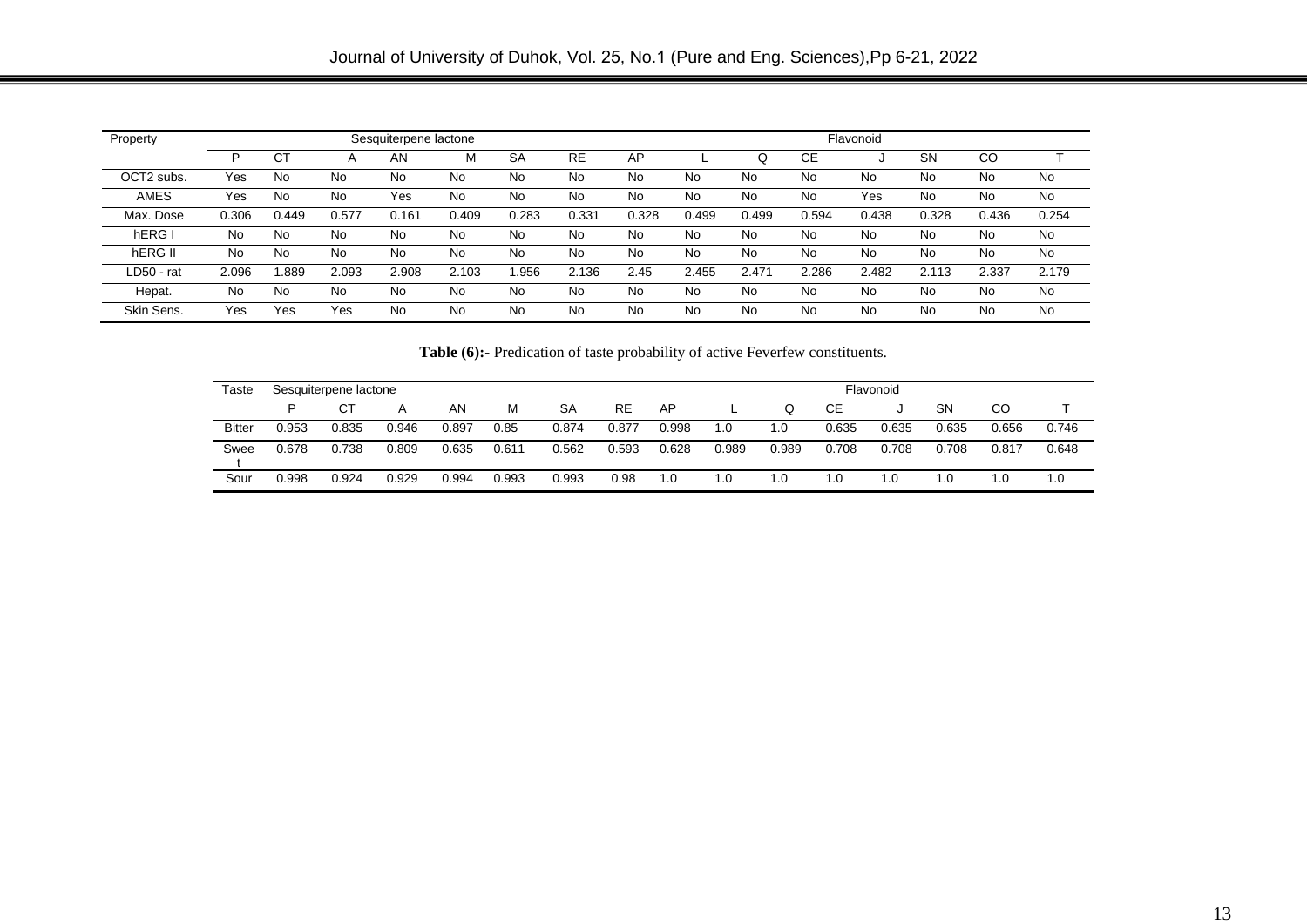### **RESULTS AND DISCUSSION**

Pharmacokinetic characters is *in Silico*  predicated characters in many online websites like pkCSM and protox-II that applied in this study. pkCSM easily screens these multiple properties by introducing Simplified Molecular – Input-Line- Entry- System (SMILES) string of the target molecule (Image (1)) while protox-II website by introducing Pubchem- name or canonical SMILES beside the more interesting method to chemist (drawing) (Image (2)). pkCSM gives ADMET characters in numeric and (Yes/No) categories whilst presents toxicity characters in numeric.

Drug, food, or herb usage is strongly related to taste that can be predicted easily with <http://virtualtaste.charite.de/VirtualTaste/> [o](http://virtualtaste.charite.de/VirtualTaste/)nline

website. This website gives numerical bitter, sweet, and sour probabilities companied with colour as a calculation confidence together with its high, medium, or low strength (Image (3)). The main target of taste predication as this website stated is to "The taste of a chemical compound present in food stimulates us to take in nutrients and avoid poisons. Many active ingredients present in drugs taste bitter and thus are aversive to children as well as many adults. Bitterness of medicines presents compliance problems and early flagging of potential bitterness of a drug candidate may help its further development. Taste prediction of a compound is of large interest for the food industry". Glucose is very known compound was selected to give a close look about the obtained results.

| pkCSM<br><b>Q</b> Predict<br><b>Theory</b>                                             | <b>C</b> Acknowledgements<br>$\theta$ Help<br>■ Contact          | <b>E</b> Related Resources<br>$\prime$ License | MSE<br><b>STAR</b>                                |                                                                                                           | ant stee company glassificate                                               |
|----------------------------------------------------------------------------------------|------------------------------------------------------------------|------------------------------------------------|---------------------------------------------------|-----------------------------------------------------------------------------------------------------------|-----------------------------------------------------------------------------|
| Calculus Brownian<br>$\overline{u}$<br><b>Television</b><br>Are that his fire fire Art |                                                                  |                                                | <b>Pharmacokinetic Properties</b>                 |                                                                                                           |                                                                             |
| <b>HEEFEL U</b><br>r<br><b>Contraction</b><br>.                                        | <b>OR</b><br>Upload your SMILES file:                            | Provide a SMILES string:                       |                                                   |                                                                                                           |                                                                             |
|                                                                                        |                                                                  |                                                | <b>Medianula Chevrolet</b>                        | Praiety<br><b>Row loca</b><br><b><i>Sing sculptur</i></b>                                                 | Padpartisia Uni<br>4.58                                                     |
|                                                                                        | Choose File   No file chosen                                     | C1=CC(=CC=C1C2:                                |                                                   | $-$<br>Cost wrashly<br><b>Bush</b>                                                                        | Interest (agreed)<br>196<br>Numero capPage in 124 area                      |
| <b>Run example</b>                                                                     |                                                                  |                                                |                                                   | <b>Country</b><br>Inspiral Absorpts (Congr)                                                               | 25.72<br>Nowell is dealer!                                                  |
|                                                                                        |                                                                  | Example:                                       |                                                   | <b>Schemato</b><br><b>College</b>                                                                         | 4.725<br><b>Herefolgster</b>                                                |
|                                                                                        | Files are expected to have                                       |                                                |                                                   | Recognizations<br><b>Book</b>                                                                             | $^{4}$<br>Cargonal (Nelfor)                                                 |
|                                                                                        |                                                                  | CC(-O)OC1-CC-CC-C1C(-O)O                       | m                                                 | $\overline{\phantom{a}}$<br><b>Belgavisen Linking</b><br><b><i><u>Property</u></i></b><br>Prospect Friday | $\sim$<br>Cangulat (No Ko)<br>Caspirat (Nelse)<br>$\sim$                    |
| <b>Disclaimer</b><br>×                                                                 | headers identifying the                                          |                                                |                                                   | <b>GALLAST</b><br>104 haratt                                                                              | cess.<br>HunelclapLike                                                      |
|                                                                                        | columns 153 linis                                                |                                                | <b>Schools</b> properties:<br>Smithau<br>in a     | <b>Children</b> - Packa University Pumps                                                                  | <b>Harwichi</b><br>1968                                                     |
| No molecule information will be retained                                               |                                                                  |                                                | 06004<br><b>Listada dage</b>                      | <b>CASTING</b><br><b>Sole permission</b>                                                                  | 446<br>naveralizer.                                                         |
|                                                                                        |                                                                  |                                                | 1440<br><b>Light</b><br><b>Panels</b> have        | CG prestito                                                                                               | $-2.25$<br>Hunelstands                                                      |
| on the system after being uploaded by                                                  |                                                                  |                                                | x<br><b>SOURCES</b>                               | preem consumer                                                                                            | $\infty$<br>Canaractivante                                                  |
| the user                                                                               |                                                                  |                                                | tuves<br>SCRAINS<br><b>HOAN</b>                   | CYNOLEJERN<br>$\overline{\phantom{a}}$<br>CRUIMAL<br><b>CALIFORNIA</b>                                    | Cargarda (resinar<br><b>No.</b><br>Cargunal (NeMa)                          |
|                                                                                        |                                                                  |                                                |                                                   | спортным<br>Comments                                                                                      | Cargunal / let/lot                                                          |
|                                                                                        |                                                                  |                                                |                                                   | promised in<br><b>CROZ</b> HIGH                                                                           | Cargana (restor<br>in.                                                      |
|                                                                                        |                                                                  |                                                |                                                   | <b>Service</b><br>CROS Imply                                                                              | Caspyral (Nelfor<br>$\sim$                                                  |
|                                                                                        | Step 2: Please choose the prediction mode                        |                                                |                                                   | COLLIVANIA<br>proving                                                                                     | Cangeron (Nelfo)<br><b>ALL</b>                                              |
|                                                                                        |                                                                  |                                                |                                                   | Taricanna                                                                                                 | <b>SHOP</b><br>mentiligetenep                                               |
|                                                                                        |                                                                  |                                                |                                                   | First OCTOBATION<br>$\sim$<br>undervision<br><b>Canada</b>                                                | Cinquisi (NAV)<br>96<br>Calendras (No No)<br>$^{44}$                        |
|                                                                                        | Description                                                      |                                                |                                                   | $\overline{\phantom{a}}$<br><b>NECKER GRANDED</b>                                                         | Harwiczsgriptgas)<br>1,794                                                  |
|                                                                                        |                                                                  |                                                |                                                   | <b>CHANNEL</b><br>HR4 (How)                                                                               | Cargural (resito)<br>$\sim$                                                 |
|                                                                                        |                                                                  |                                                |                                                   | <b>Card</b><br><b>RED-E-T INVOLVE</b>                                                                     | <b>VAL</b><br>Casteron (fee ho)                                             |
|                                                                                        |                                                                  |                                                |                                                   | Delfar June Telefin (200)<br><b>Contract</b>                                                              | 4.924<br>hunelcriptor                                                       |
|                                                                                        | Prediction of pharmacokinetic properties                         |                                                |                                                   | cause paid sources to<br>وحدوا                                                                            | 1:54<br>Nanels/aprologicities                                               |
|                                                                                        |                                                                  |                                                |                                                   | <b>Carry</b><br><b>Weighter</b><br><b>Card 1</b>                                                          | Cassinich Neckal<br>1667<br>Congress (Note)<br>$\overline{a}$               |
|                                                                                        |                                                                  |                                                |                                                   | <b>Private</b><br><b>Sold</b><br>Thylenauday                                                              | 1385<br>Huneralapigia                                                       |
|                                                                                        |                                                                  |                                                |                                                   | <b>CITY</b><br><b><i><u>Internation</u></i></b>                                                           | 1908<br>KingstrikerRV                                                       |
|                                                                                        | A<br>Im not a robot<br>س¤<br>reCAPTOHA                           |                                                |                                                   | <b>E</b> PART                                                                                             |                                                                             |
|                                                                                        | Stiney - Terms<br>Melabolism<br><b>Distribution</b><br>Absorbion | <b>Toxicity</b><br>Exception                   | MELBOURNE<br><b><i><u>Profits Service</u></i></b> | <b>E EUNIVERSITY OF</b><br><b>CAMBRIDGE</b>                                                               | $\mathbb{R}$ . Equal to<br><b>Baltimore adoptional at MAPP</b> computations |
|                                                                                        | <b>ADMET</b>                                                     |                                                |                                                   |                                                                                                           |                                                                             |
|                                                                                        |                                                                  |                                                |                                                   |                                                                                                           |                                                                             |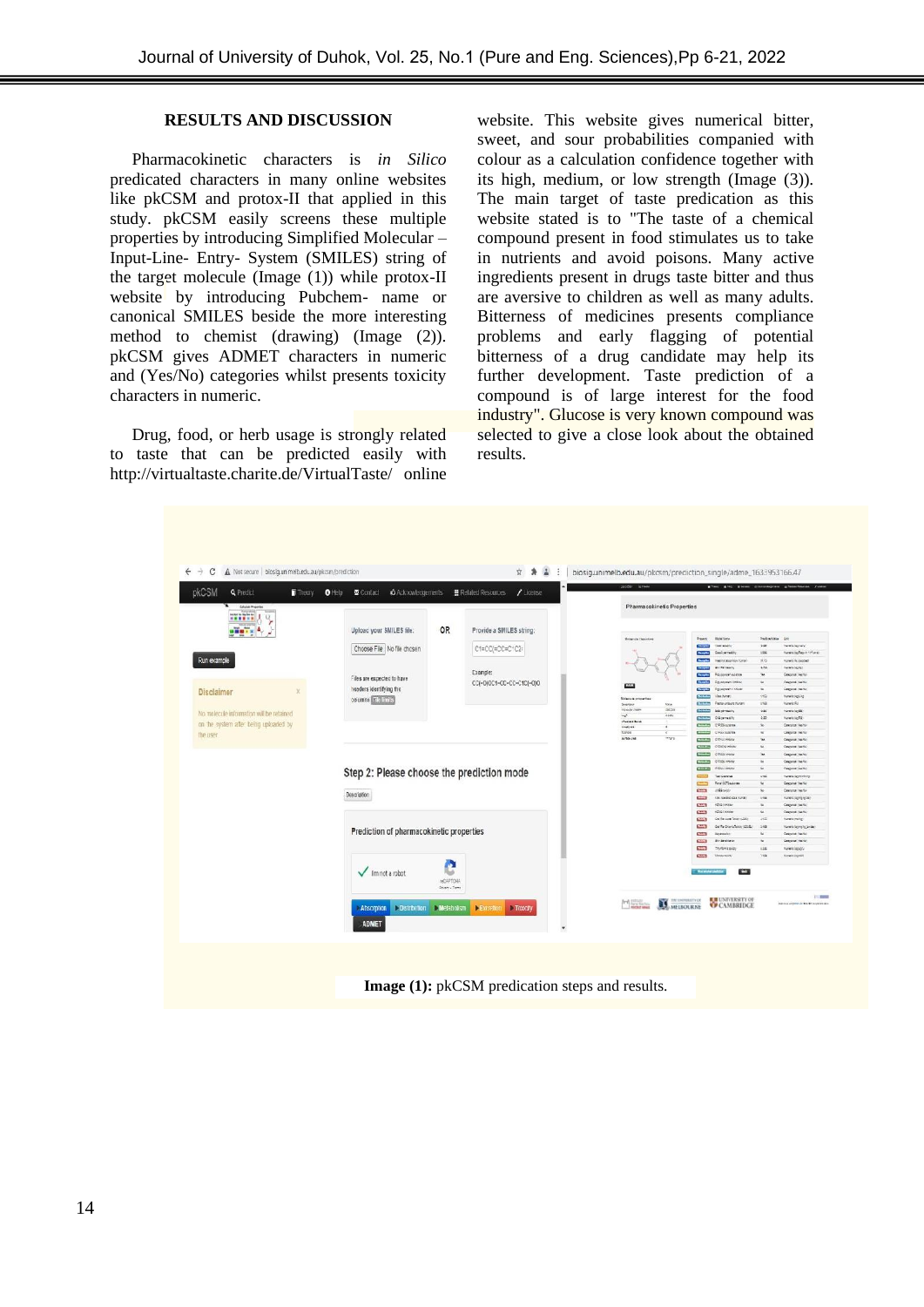

**Image (2):-**wqsaProtox-II predication steps and results.



**Image (3):-** Result of applying<http://virtualtaste.charite.de/VirtualTaste/> website to Predicate taste of glucose.

Predication calculations by [https://tox](https://tox-new.charite.de/protox_II/)[new.charite.de/protox\\_II/](https://tox-new.charite.de/protox_II/) website (Table (1) and Figure (3)) of individual Clove constituents included probability of Predicated toxicity class; LD50, Predicated LD50, mg/Kg; Hepat, Hepatotoxicity; Carcino, Carcinogenicity; Immuno., Immunotoxicity; Mutag., Mutagenicity; Cyto., Cytotoxicity; Aryl hydrocarbon Receptor (AhR); Androgen Receptor (AR); Estrogen Receptor Alpha (ER); Heat shock factor response element (HSE); Mitochondrial Membrane Potential (MMP); and Phosphoprotein (Tumor Supressor) p53) that their ranges as below: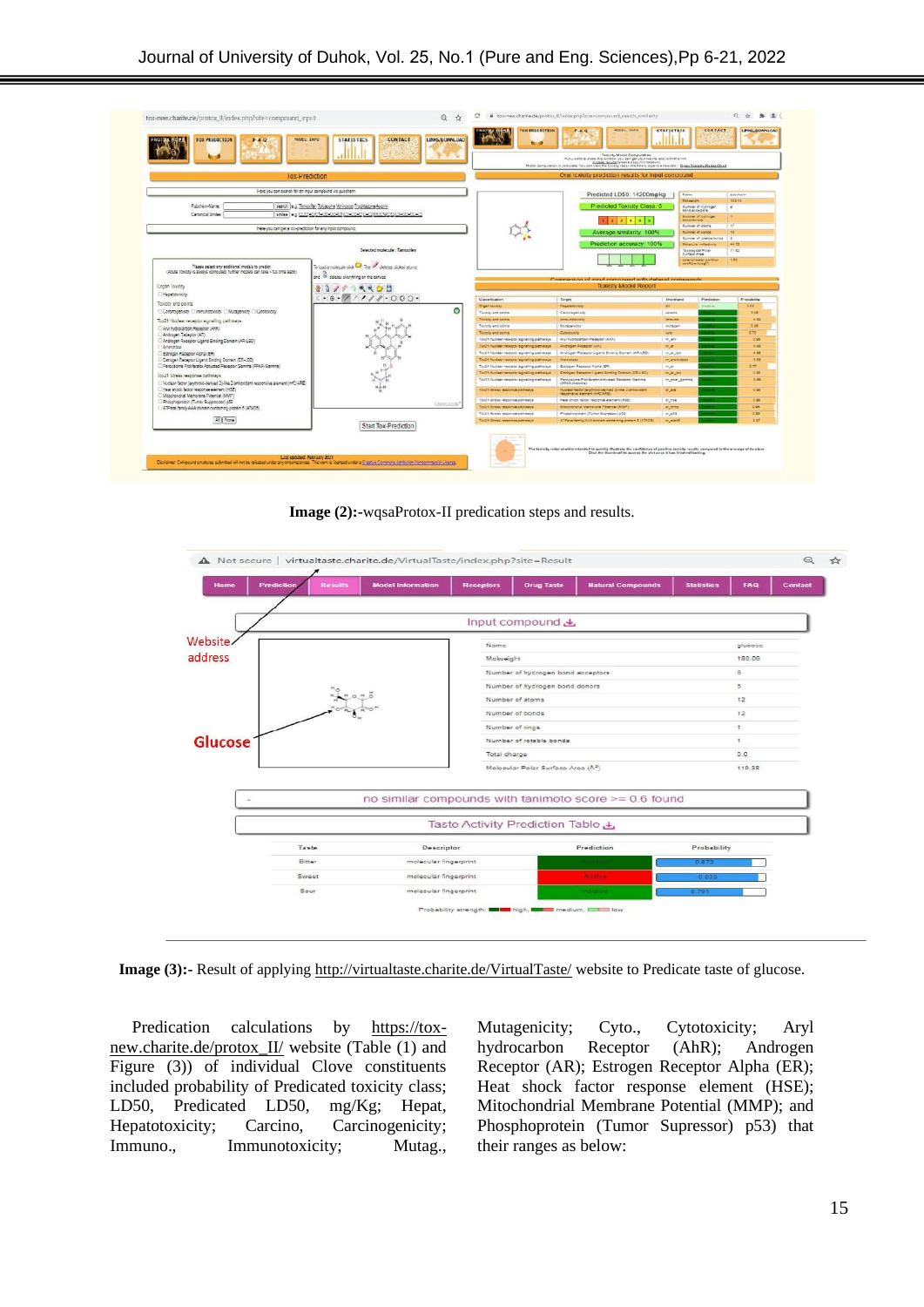

**Fig. (3):** Hepat. (Hepatotoxicity), Carcino. (Carcinogenicity), Immuno. (Immunotoxicity), Mutag. (Mutagenicity), Cyto. (Cytotoxicity), Aryl hydrocarbon Receptor (AhR); Androgen Receptor (AR); Estrogen Receptor Alpha (ER); Heat shock factor response element (HSE); Mitochondrial Membrane Potential (MMP); Phosphoprotein (Tumor Supressor) p53) of several active **Clove** constituents.

The same website was used to predicate toxicity probabilities of active Feverfew constituents (Table (4), Figure (4)) that were ranged as below: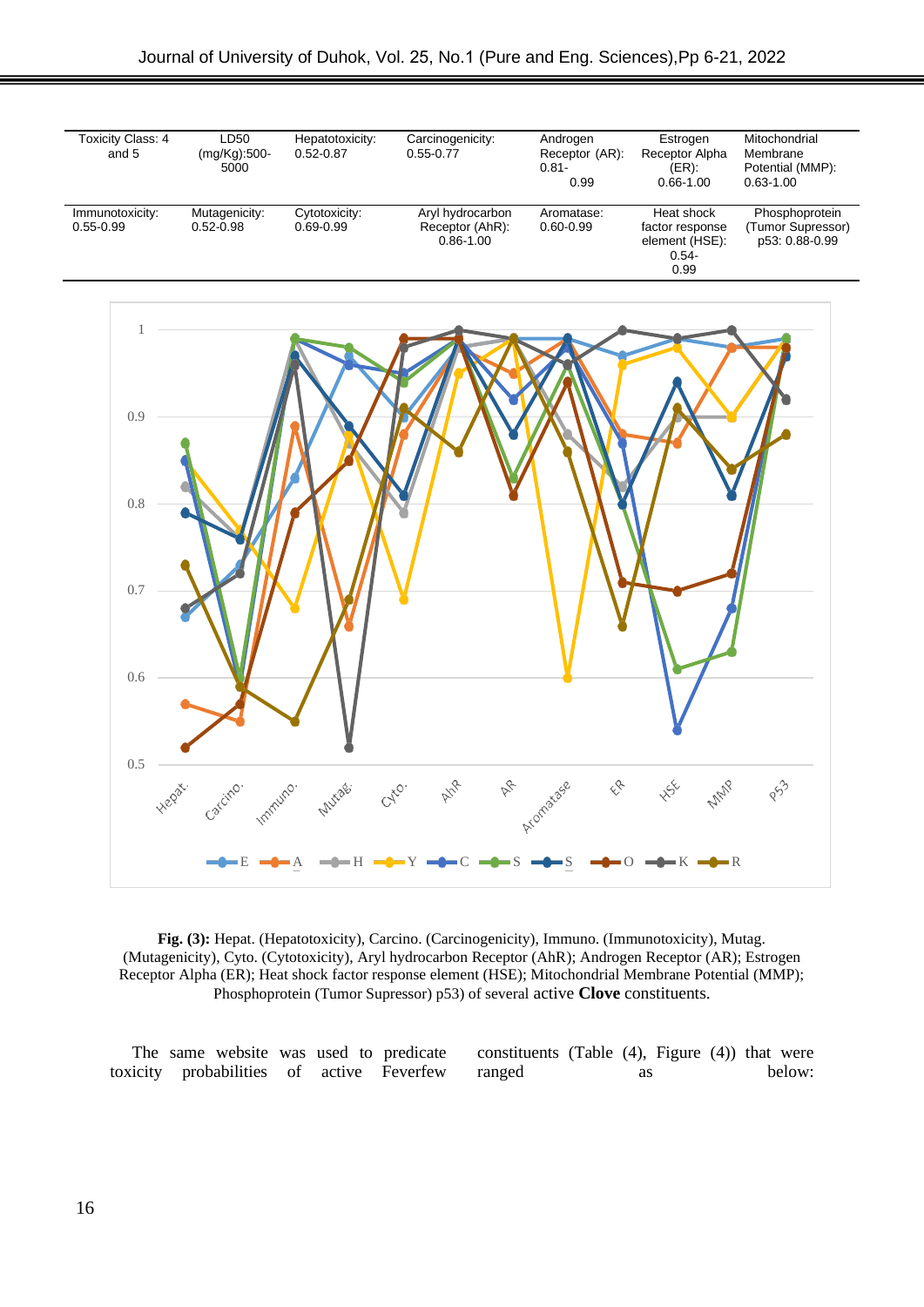| Toxicity Class: 3-6              | LD50<br>(mg/Kg): 159-<br>39800 | Hepatotoxicity:<br>$0.50 - 0.55$ | Carcinogenicity:<br>$0.51 - 0.69$                       | Androgen<br>Receptor<br>$(AR)$ .<br>$0.59 - 1.00$ | Estrogen<br>Receptor<br>Alpha<br>$(ER)$ :<br>$0.52 - 1.00$                   | Mitochondrial<br>Membrane<br>Potential (MMP):<br>$0.66 - 1.00$ |
|----------------------------------|--------------------------------|----------------------------------|---------------------------------------------------------|---------------------------------------------------|------------------------------------------------------------------------------|----------------------------------------------------------------|
| Immunotoxicity:<br>$0.77 - 0.99$ | Mutagenicity:<br>$0.51 - 0.94$ | Cytotoxicity:<br>$0.66 - 0.99$   | Arvl<br>hydrocarbon<br>Receptor (AhR):<br>$0.86 - 1.00$ | Aromatase:<br>$0.51 - 0.91$                       | Heat<br>shock<br>factor<br>response<br>element<br>$(HSE)$ :<br>$0.83 - 0.99$ | Phosphoprotein<br>(Tumor Supressor)<br>p53: 0.63-1.00          |



**Fig. (4):** Hepat. (Hepatotoxicity), Carcino. (Carcinogenicity), Immuno. (Immunotoxicity), Mutag. (Mutagenicity), Cyto. (Cytotoxicity), Aryl hydrocarbon Receptor (AhR); Androgen Receptor (AR); Estrogen Receptor Alpha (ER); Heat shock factor response element (HSE); Mitochondrial Membrane Potential (MMP); Phosphoprotein (Tumor Supressor) p53) of several active **Feverfew** constituents.

Numeric and categorical ADMET values of Clove and Feverfew constituents (Table (2) and Table (5) respectively) were calculated and their numerical ranges as below: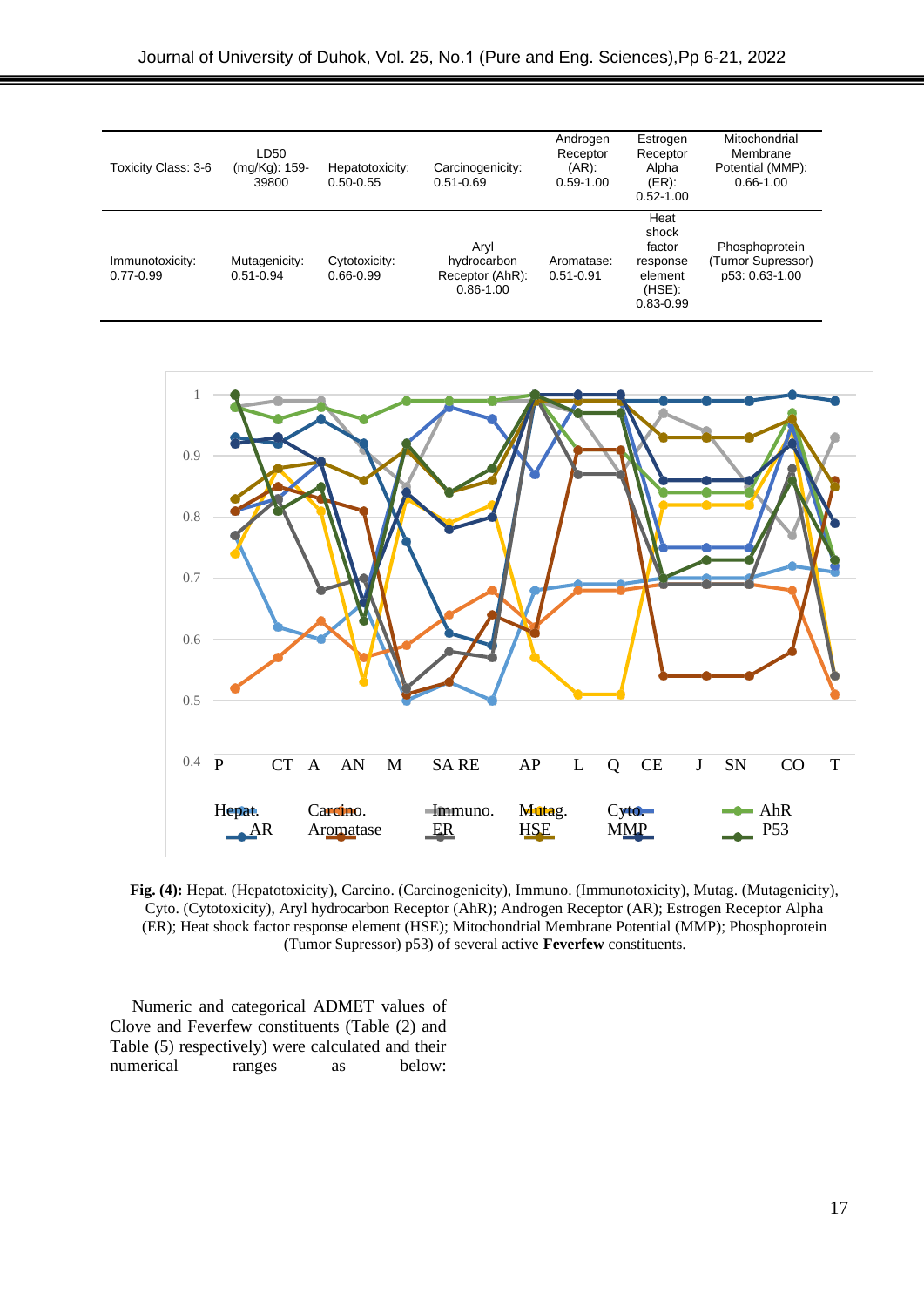| Plant           | Adsorption                                                                                                   | <b>Distribution</b>                                       | Toxicity                                                       |
|-----------------|--------------------------------------------------------------------------------------------------------------|-----------------------------------------------------------|----------------------------------------------------------------|
| Clove           | water Sol.:<br>$-6.818$ to $-2.250$<br>Intest. Abs.: 74.29-<br>99.558<br>Skin Perm.:<br>$-2.810$ to $-1.739$ | BBB:<br>$-1.345 - 0.887$<br>CNS:<br>$-3.235 - 0.887$      | Max. Dose:<br>$-0.664 - 1.102$<br>$LD50 - rat:$<br>1.644-2.552 |
| <b>Feverfew</b> | water Sol.:<br>$-3.764$ to $-2.822$<br>Intest. Abs.:<br>75.915-97.599<br>Skin Perm.:<br>$-3.469$ to $-2.423$ | BBB:<br>$-1.466$ to 0.512<br>CNS:<br>$-3.256$ to $-1.604$ | Max. Dose:<br>0.161 to 0.594<br>$LD50 - rat:$<br>1.889-2.908   |



Fig. (5): Some ADT characters of Clove constituents.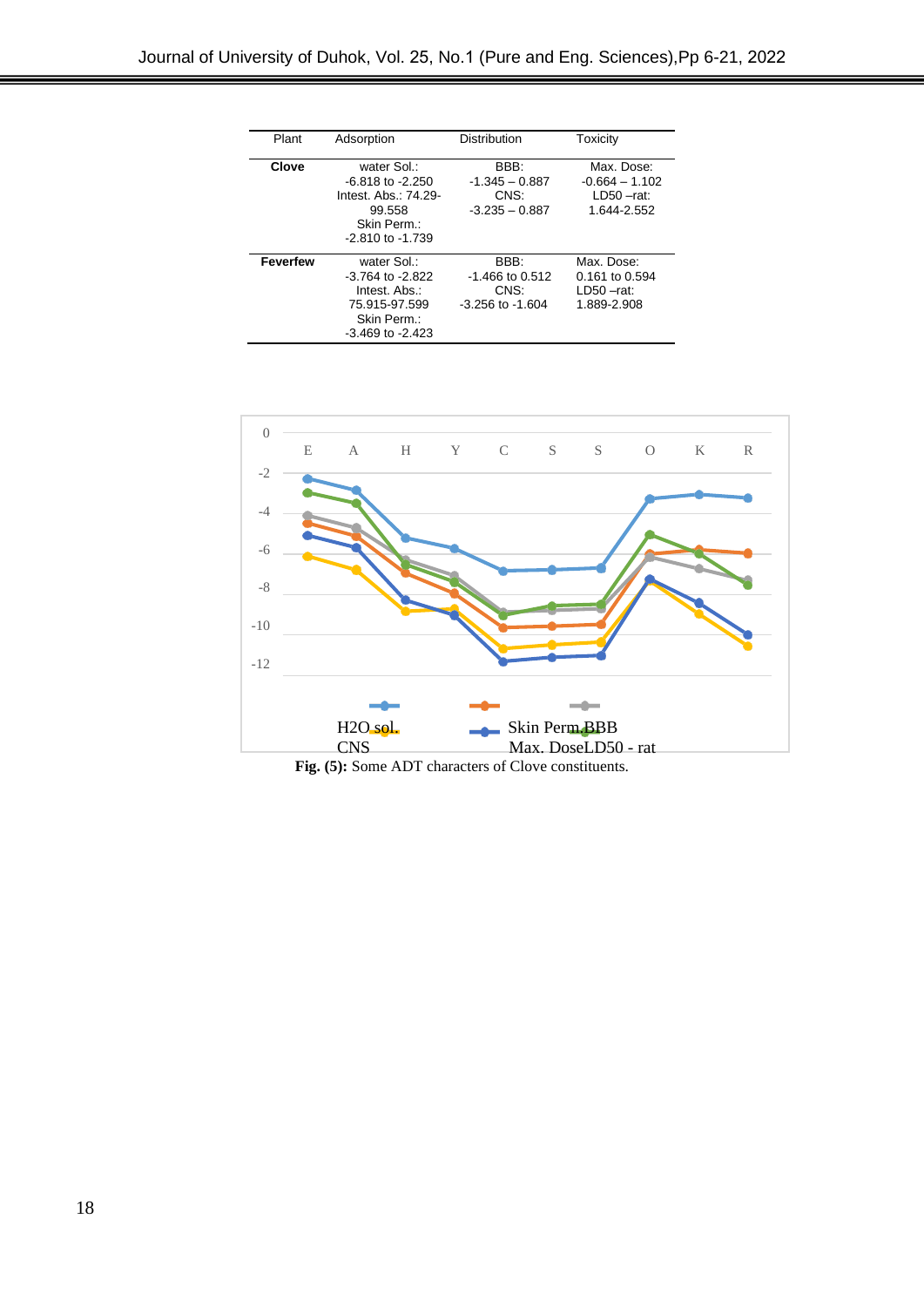

**Fig. (6):** Some ADT characters of Feverfew constituents.

Human health can be in danger state with exposure to chemical causing acute liver damage (Hepatotoxicity) or inducing tumor (Carcinogenicity), affecting immune system (Immunotoxicity), changing DNA (Mutagenicity), reflecting primary cell function (Cytotoxicity), and other toxicological characters that calculated in all tested bioactives. What affects human cell or organ is the sum of many important properties like chemical composition and structure that impact formation of hydrogen bonding, water solubility, interaction with cell components, and effecting enzyme or protein structure and role [11-20].

Global Harmonized System (GHS) specify toxicity to six classes [21] according to swallowing state where Class I and II, fatal; Class III, toxic; Class IV, harmful; Class V, may be harmful while Class VI, non-toxic. These six classes range their LD50 from 5 mg/Kg or less to more than 5000 mg/Kg. Clove constituents under predication (Table (1)) by [https://tox](https://tox-new.charite.de/protox_II/)[new.charite.de/protox\\_II/](https://tox-new.charite.de/protox_II/) website showed phenyl propaneoids (E and AE) and phytosterols (C, S, ST, O) were Class IV while H, Y, and flavonols (K and R) were Class V. Additionally, feverfew constituents (Table (4)) showed class range from III to VI where Class III contains Q; Class IV has P, A, M, and RE, while (CT, SA,

AP, L, CE,J, SN, CO, and T) and (AV) predicated to be in Class V and Class VI respectively.

In the same manner, LD50 values of both Clove (Table (1)) and Feverfew (Table (4)) were calculated as toxicity class predication. In general, toxicity class and LD50 predications showed that Clove and Feverfew contain major constituents ensuring safety intake individually or in mixture state under controlled quantities.

From Tables (1 and 4) and Figures (3 and 4), it can be noticed that Hepatotoxicity, Carcinogenicity, Immunotoxicity, Mutagenicity, Cytotoxicity, Aryl hydrocarbon Receptor, Androgen Receptor, Estrogen Receptor Alpha, Heat shock factor response element, Mitochondrial Membrane Potential, Phosphoprotein (Tumor Supressor) p53) characters showed the same pattern of increasing and decreasing of these bioactives in Clove and Feverfew.

Structural flavone presence in R (Clove – Toxicity Class V) and T (Feverfew –Toxicity Class V) and structural lactone AN (Feverfew – Toxicity Class VI) were as the most repeated constituent(s) with the lowest toxicological characters Tables (1 and 4) and Figures (1, 2, 3 and 4).

Quantitative Structural Activity Relationship Adsorption, Distribution, Metabolism,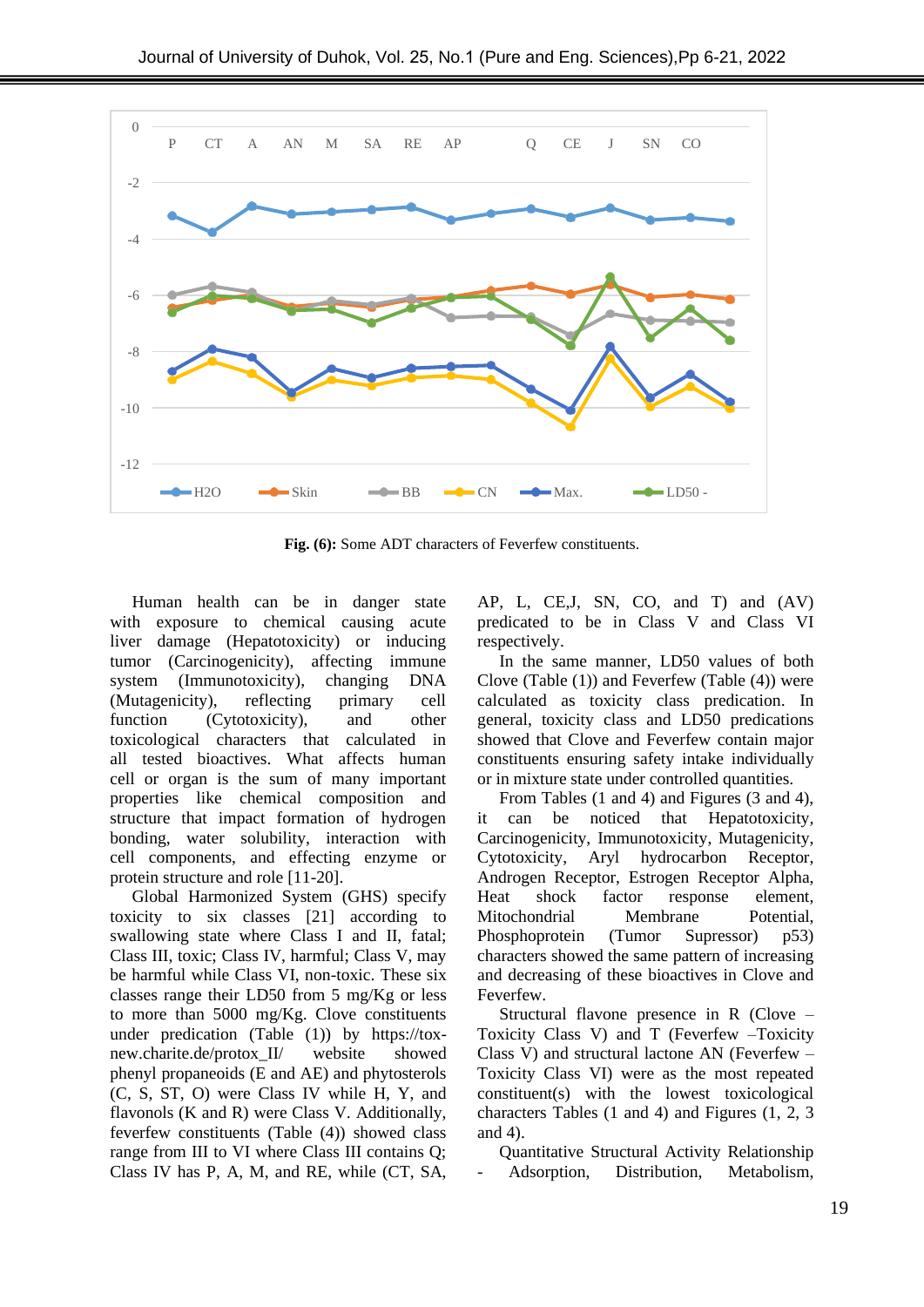Excretion, and Toxicity QSAR -ADMET characters as showed in Tables (2) for Clove and Table (5) for Feverfew were predicated by <http://biosig.unimelb.edu.au/pkcsm/> website in numeric and (Yes/No) categories.

Adsorption: water solubility, Skin Permeability; Distribution: Blood Brain Barrier Permeability, Central Nerve System Permeability; Toxicity: Maximum tolerated dose for human as ADT relationship were predicated in (log) term with negative values in most of them.

In general, water solubility was very low for both plants where the lowest range was for clove (log mol/L: -6.818 to -2.250; mol./L: 1.5E-07 to 5.6E-03) than for Feverfew (log mol/L: -3.764 to -2.822; mol./L: 1.7 E-04 to 1.5 E-03).

From ADT Tables (2 and 5), Clove and Feverfew showed remarkable actions of their constituents towards P-glycoprotein I and II inhibitor, Cytochromes P450 inhibitor, Renal Organic Cation Transporter 2 substrate Human Ether related gene I and II inhibitor Hepatotoxicity, and Skin Sensitisation.

Clove constituents did not inhibit CYP2C19, CYP2C9, CYP2D6, CYP3A4, hERG I, and OCT2 subs. while other characters showed (No) response in most of these bioactives. Table

showed that (Yes) response was available as below and these results are good indications to use this plant as medicinal type with limited cautions of side effects.

GlycoproInh. I: S, and ST; GlycoproInh. II: C, S, and ST; CYP1A2: E, AE, Y, K, and R; Ames: E; hERG II: C, S, and ST; Hepat.: O; Skin Sens.: E, AE, and H.

In Feverfew (Table (5)), there was some changing in response of its bioactives towards categorical (Yes/No) predication.

GlycoproInh. I, CYP2D6, hERG I and hERG II, and Hepat. were with (No) response to all Feverfew constituents while others have (Yes) response as below where (Yes) response gave primary indication of these bioactives capabilities to interact with a specific unit(s) or bond(s) in these targets (gene, enzyme, or others) so limited cautions in this plant is increased:

GlycoproInh. II: CE SN, and T; CYP1A2: all (Yes) except P, CT, A, and AN were with (No); CYP2C19: AP, SN, CO, and T; CYP2C9: L, SN, and CO; CYP3A4: T; OCT2 Subs.: P; Ames:

P, AN, and J; Skin Sens.: P, CT, and A.

Presence of these cautions can be controlled with taste predication (Tables  $(3 \text{ and } 6)$ ) where highest percentage of probability of these bioactives in both plants showed sour taste so their oral intake is in low concentration.

### **CONCLUSION**

Both Clove and Feverfew plants contain bioactives play important roles as medicinal constituents particularly dental field. In this study, computational online websites were applied to predicate many toxicological properties.

As it known in dental medication, it is important to specify toxicity of any chemical material and its role on human organs through inhibition, enhancement, metabolism, absorption, and other biological processes. In this study as a first attempt in Iraqi studies principally in dental science, computational online websites: [https://tox-new.charite.de/protox\\_II/,](https://tox-new.charite.de/protox_II/)

[http://biosig.unimelb.edu.au/pkcsm/,](http://biosig.unimelb.edu.au/pkcsm/) and [http:/](http://virtualtaste.charite.de/) [/virtualtaste.](http://virtualtaste.charite.de/) charite.d[e](http://virtualtaste.charite.de/) were applied to predicate many effective properties.

Toxicity class and LD50 predications of Clove and Feverfew bioactives are important characters in related medications. These online predications showed that Clove and Feverfew constituents were non- fatal class with an acceptable LD50 as good indication of safety intake individually or in mixture state under controlled quantities. These and other *in Silico* results in this study ensure using these bioactives in oral and skin treatment.

Rhamnetin and Tanetin in Clove and Artecanin in Feverfew had the lowest toxicological<br>characters. This foundation and other characters. This foundation and other calculations achieved as Quantitative Structural Activity Relationship - Adsorption, Distribution, Metabolism, Excretion, and Toxicity QSAR - ADMET characters confirmed non- inhibition predications of hERG I, CYP2C19, CYP2C9, CYP2D6, and CYP3A4 towards using Clove as medicinal type with limited cautions of side effects.

In Feverfew, primary indications were obtained to use these bioactives with higher limited cautions in this plant compared to Clove. Also, taste predication of both herbs suggests highly sour presence so oral intake is in low concentration to avoid unlikely savour.

In conclusion, these bioactives under test can be taken as a dental medication or others individually or as an extracted mixture but in limited concentration and time of repeating. Also, further *in vitro* and *in vivo* studies particularly in dental field is necessary to determine its ADMET with covering all studying factors.